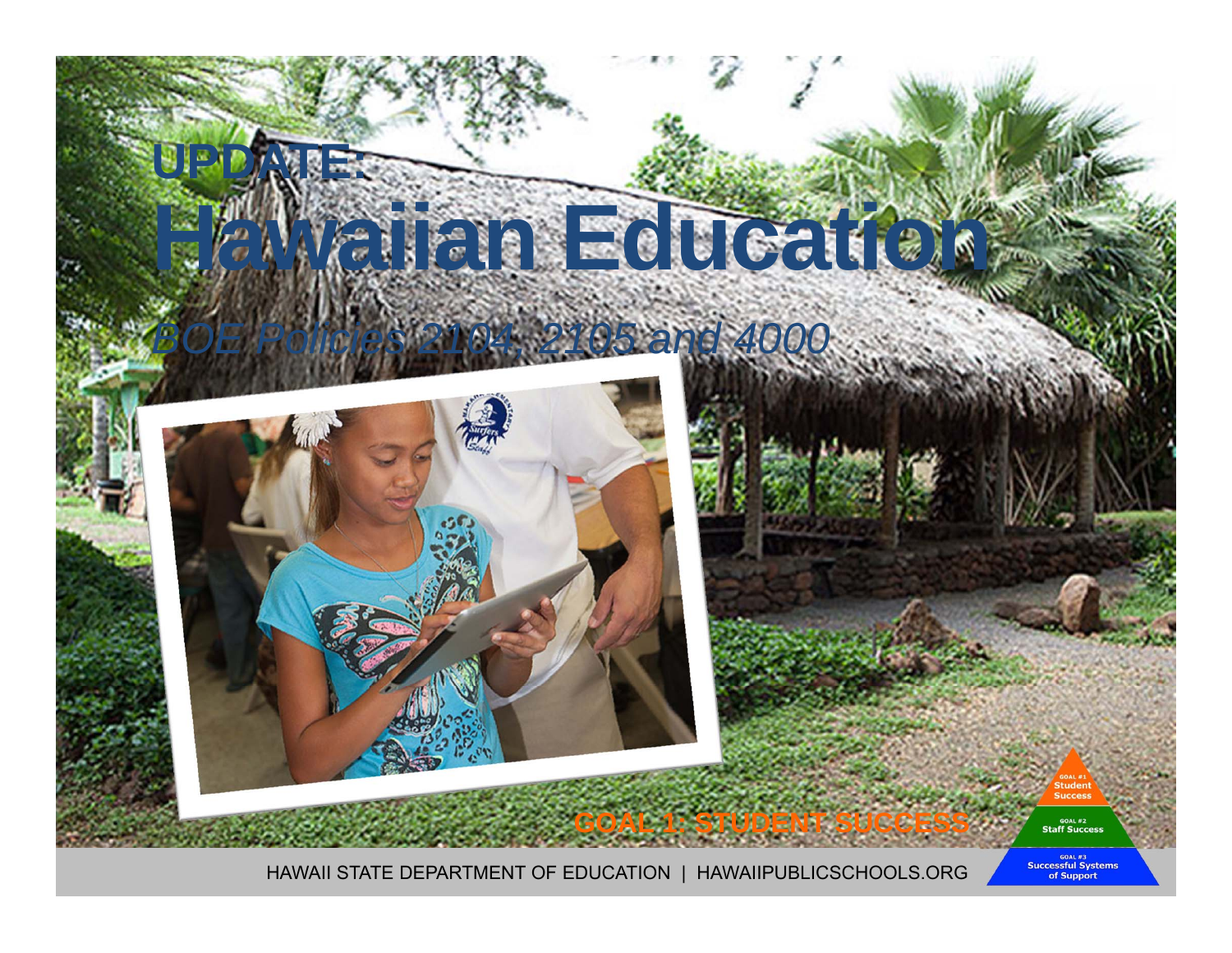## **Hawaiian Education policy over the years**

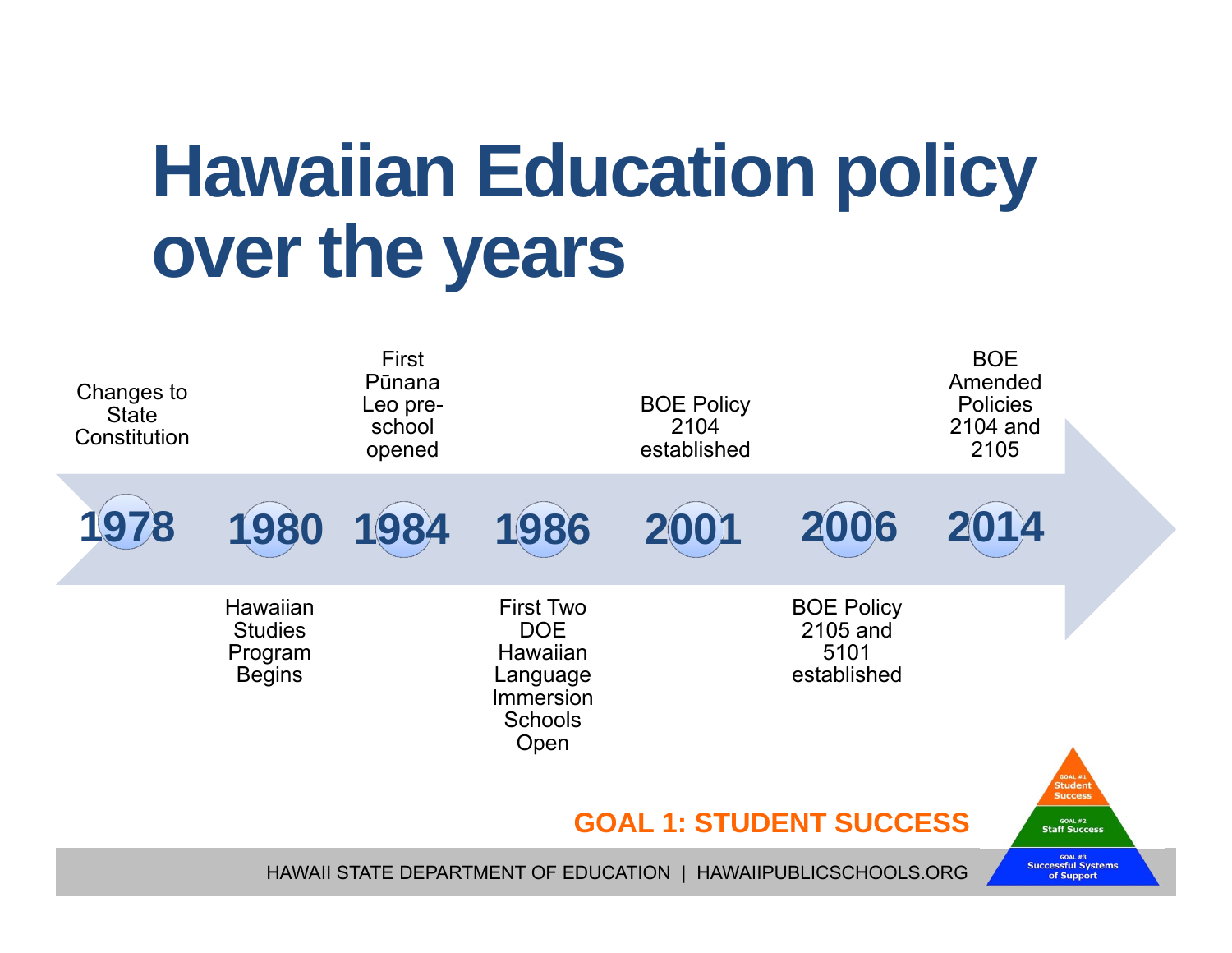## **Hawaiian Education policies**

BOE Policy 4000 Focus on Students

• The focus on the educational program for the public schools of Hawaii shall be on the optimum growth and development of each student

BOE Policy 2104 Hawaiian Education (HE)

- Hawaiian language, culture, and history should be an integral part of Hawai'i's education standards for all students in grades K-12
- Establish the Office of Hawaiian Education

BOE Policy 2105 Ka Papahana Kaiapuni (KPK)

- Provides students with Hawaiian bicultural and bilingual education
- Development and administration of KPK curriculum, standards, and formative and summative assessments

#### **GOAL 1: STUDENT SUCCESS**

HAWAII STATE DEPARTMENT OF EDUCATION | HAWAIIPUBLICSCHOOLS.ORG

<sup>GOAL #3</sup><br>Successful Systems of Support

GOAL #2<br>**Staff Success**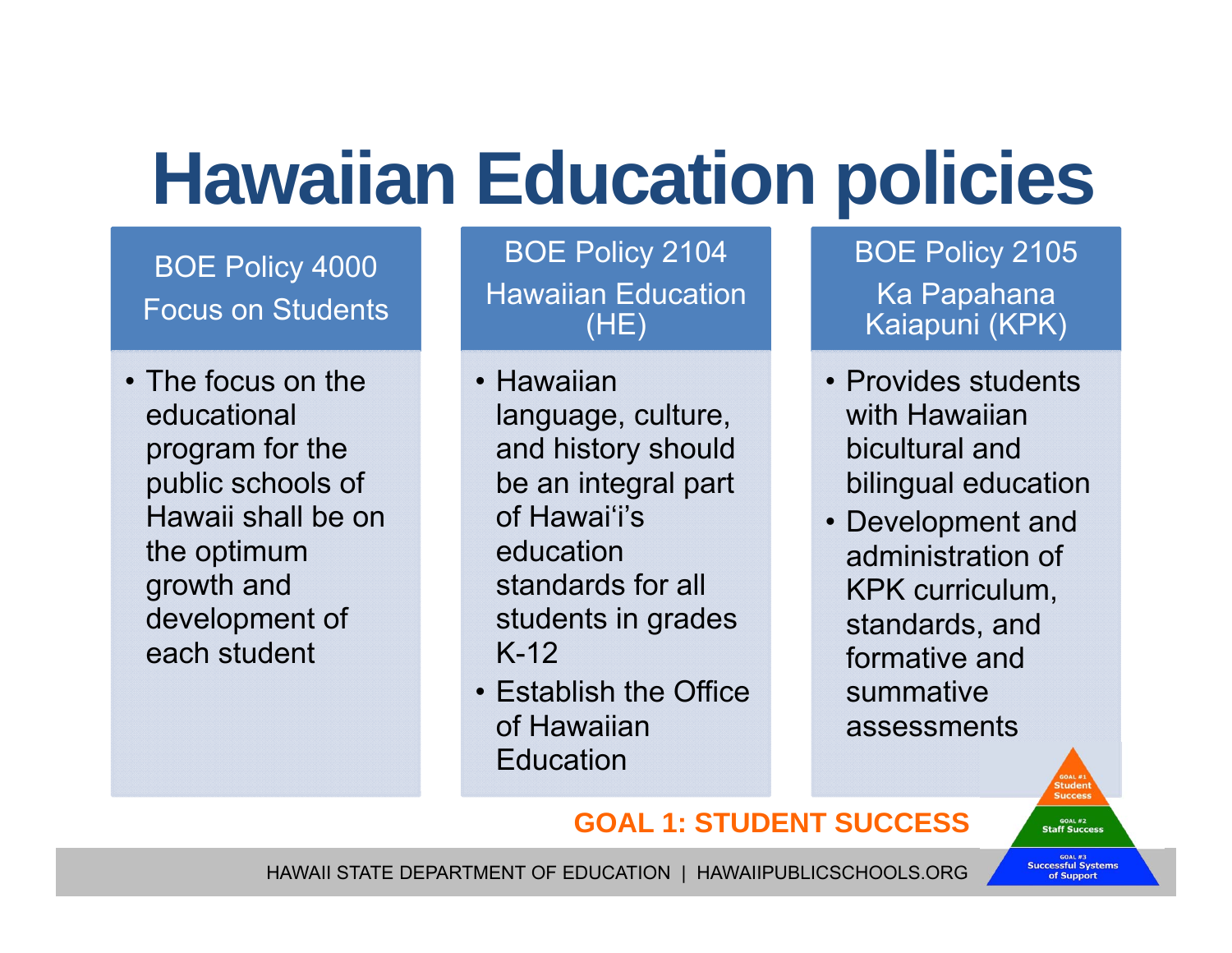# **BOE Policy 2104**

Hawaiian language, culture, and history should be an integral part of Hawai'i's education standards for ALL students

- •Strengthen Hawaiian Studies Program
- Establish the Office of Hawaiian Education

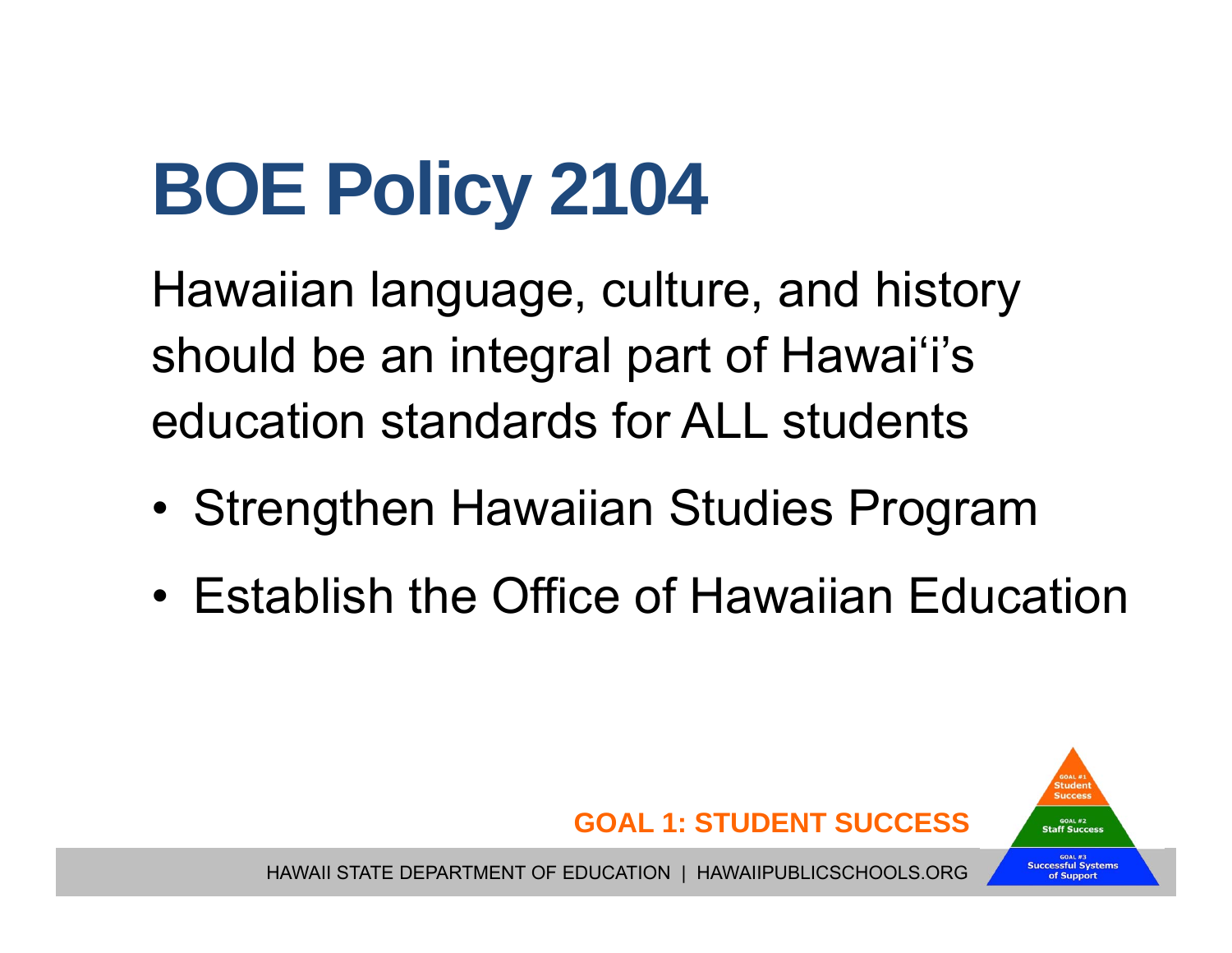# **BOE Policy 2105**

- • Ka Papahana Kaipuni (KPK) **Developments** 
	- KPK Curricular Goals (KPK Program Guide)
	- KPK <sup>ʻ</sup>Aha Kauleo Strategic Plan
	- Hawaiian Language Assessment

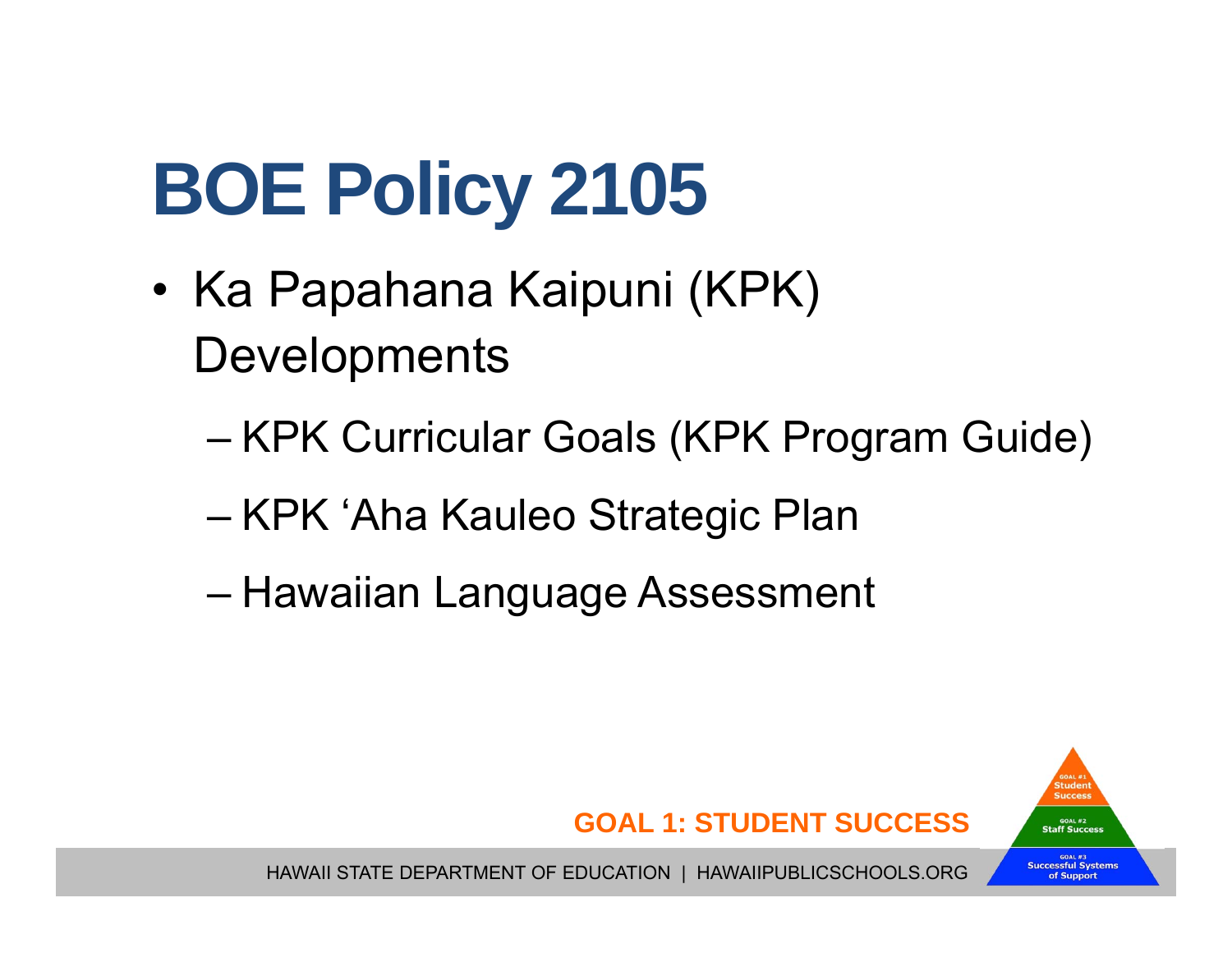#### **Hawaiian Language Assessment**

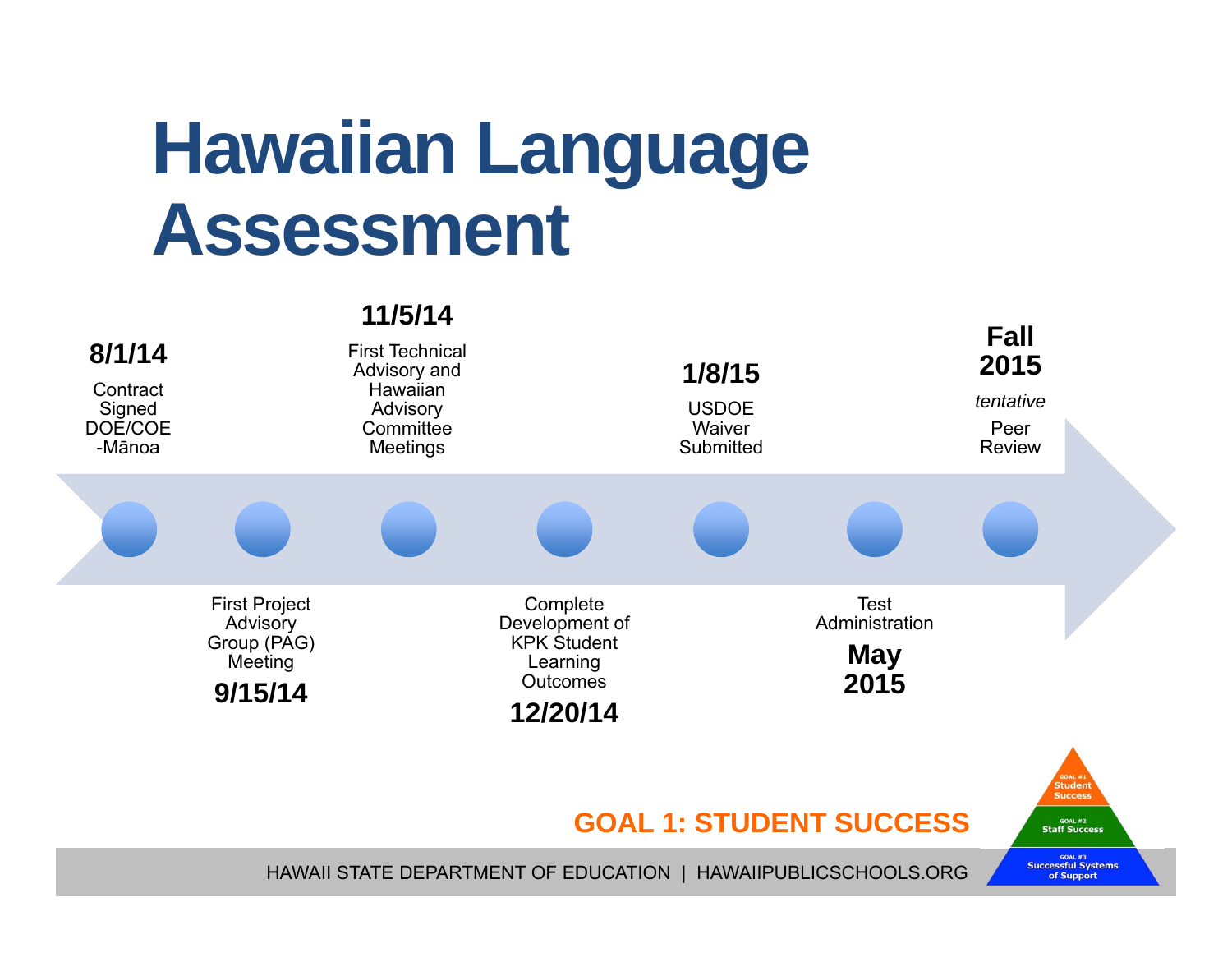# **BOE Policy 4000**

- •Background
- •Where Are We Now
- •Next Steps

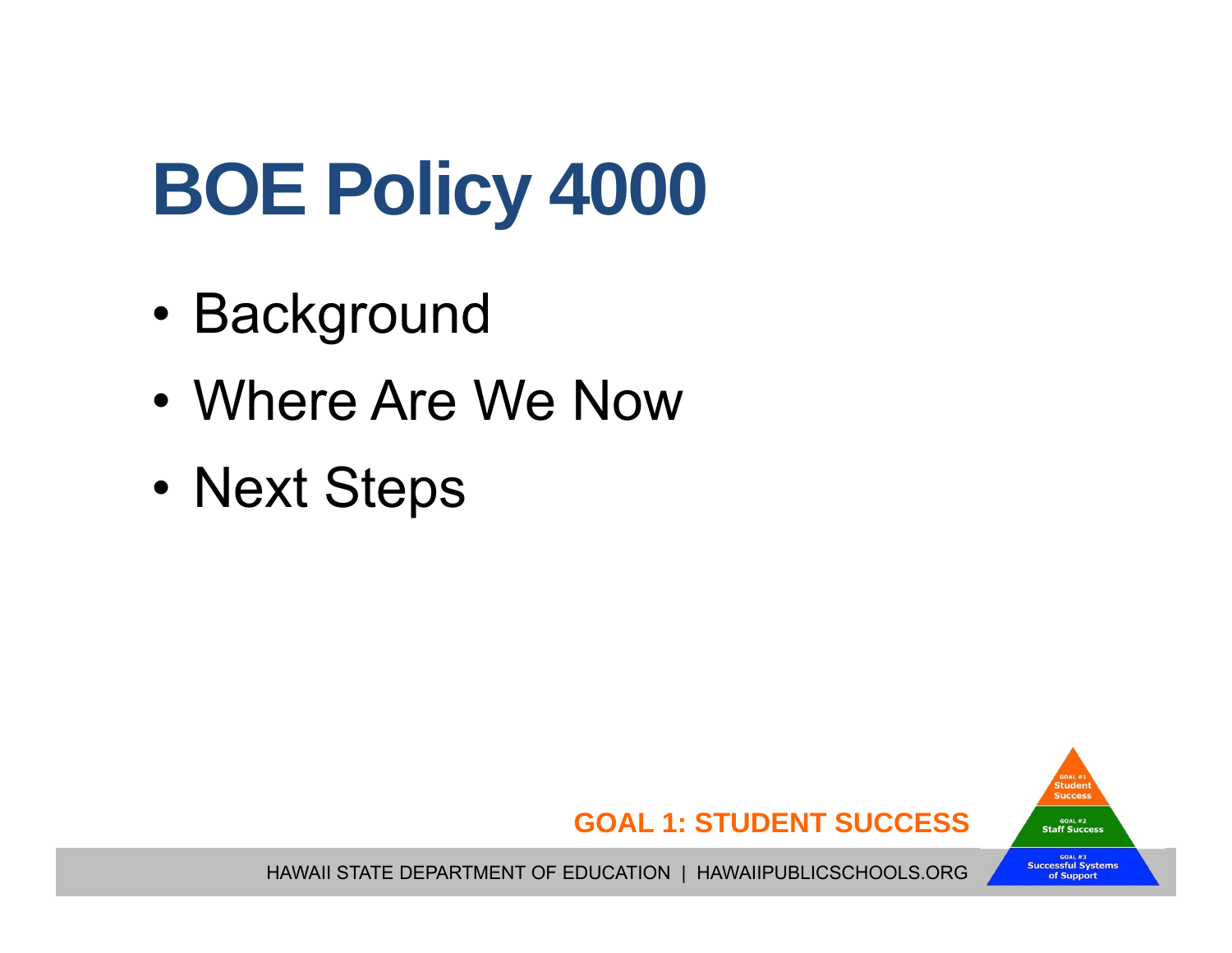### **Paths for community engagement**

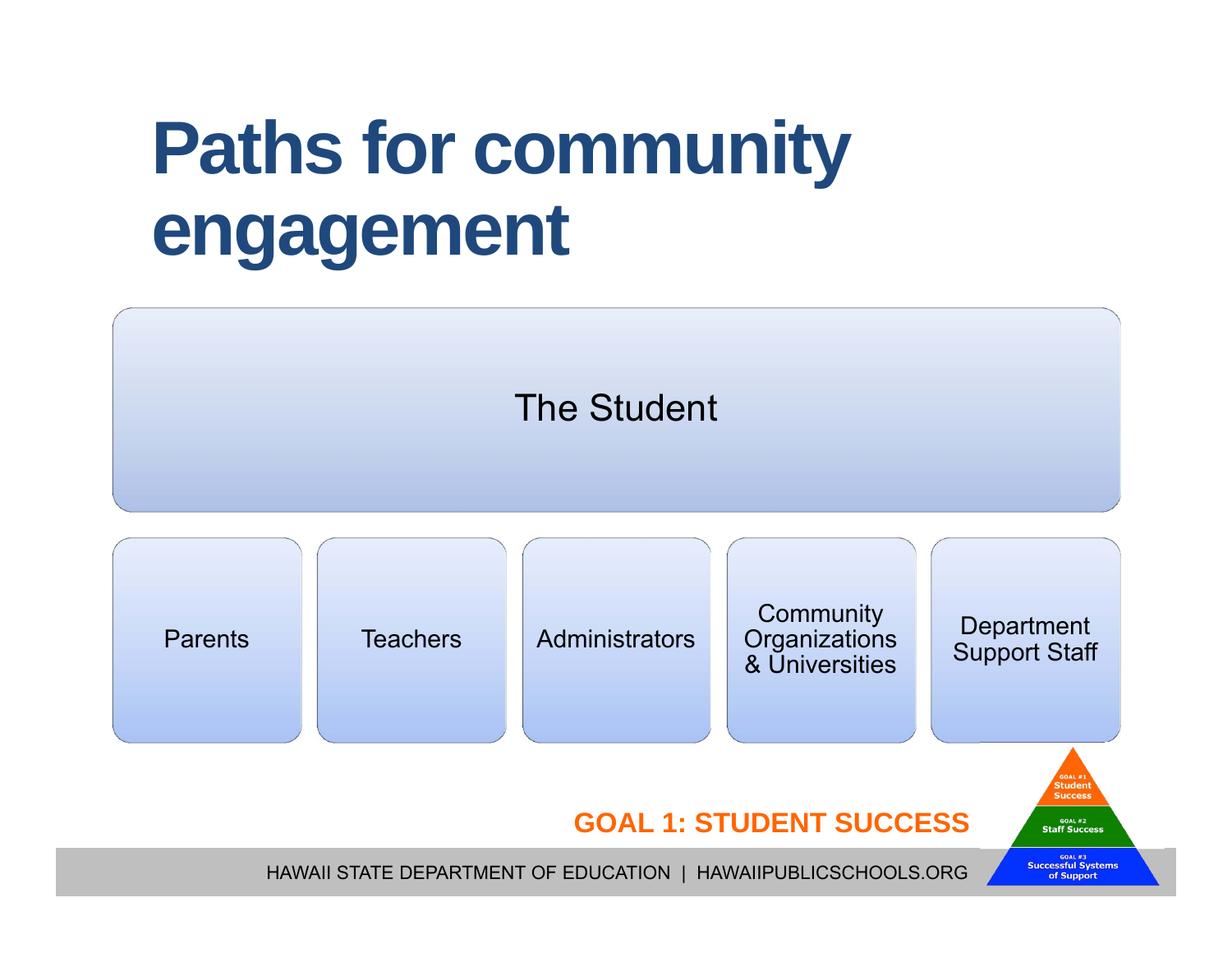## **The Future of Hawaiian Education**

Hawaii is leading the way nationally and internationally for culturally responsive education.

- Shared leadership models that support community and family engagement and school partnerships
- •Culturally responsive evaluations and assessments
- $\bullet$  Culture and place based education to close the achievement gap



HAWAII STATE DEPARTMENT OF EDUCATION | HAWAIIPUBLICSCHOOLS.ORG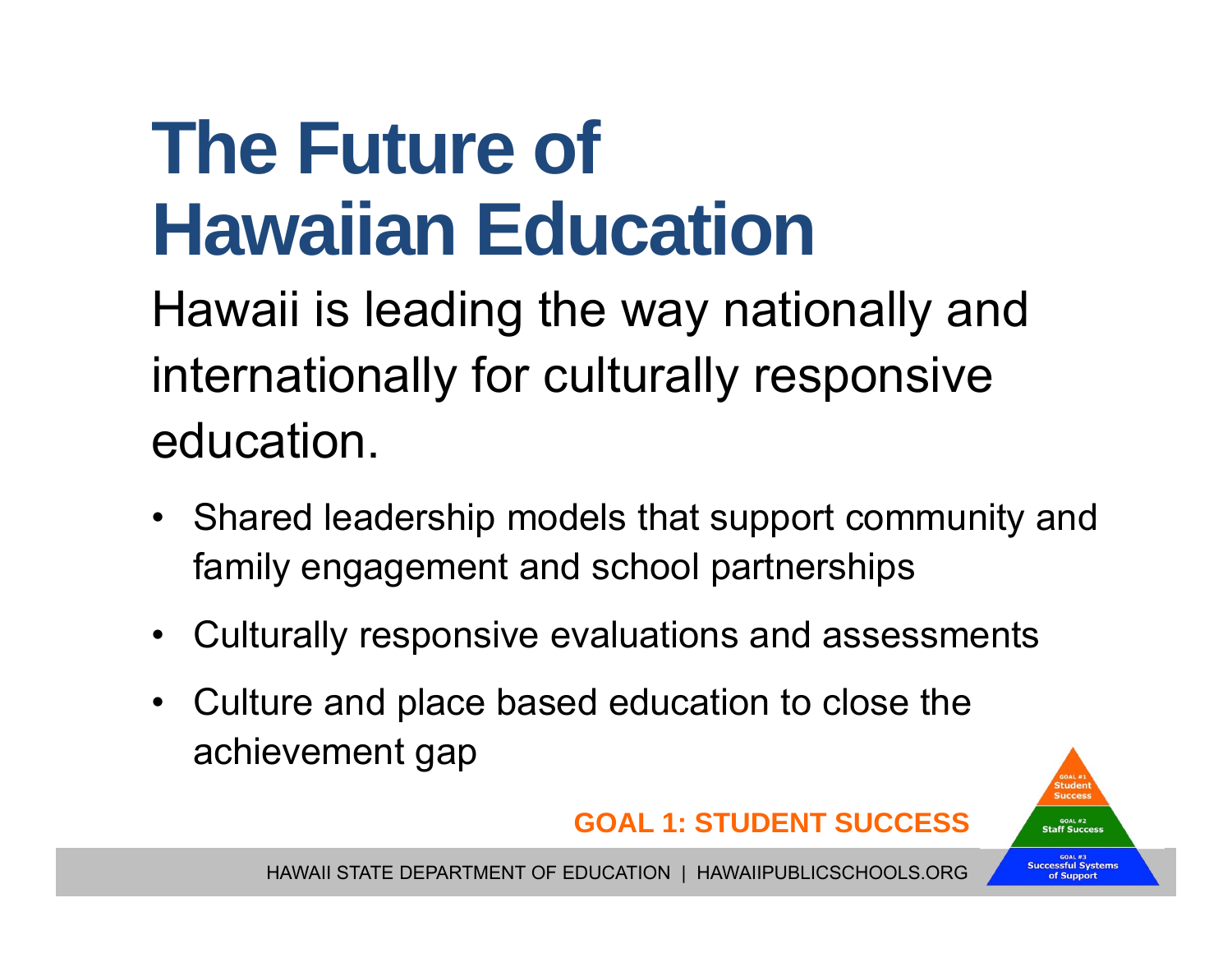# **Key Challenges**

- System wide valuing of Hawaiian education for all students
- Developing a manageable scope and focus for the Office of Hawaiian Education
- Aligning federal and state accountability requirements for Hawaiian language assessments
- Limited time and resources to implement policies systems-wide and prepare all students before they graduate



HAWAII STATE DEPARTMENT OF EDUCATION | HAWAIIPUBLICSCHOOLS.ORG